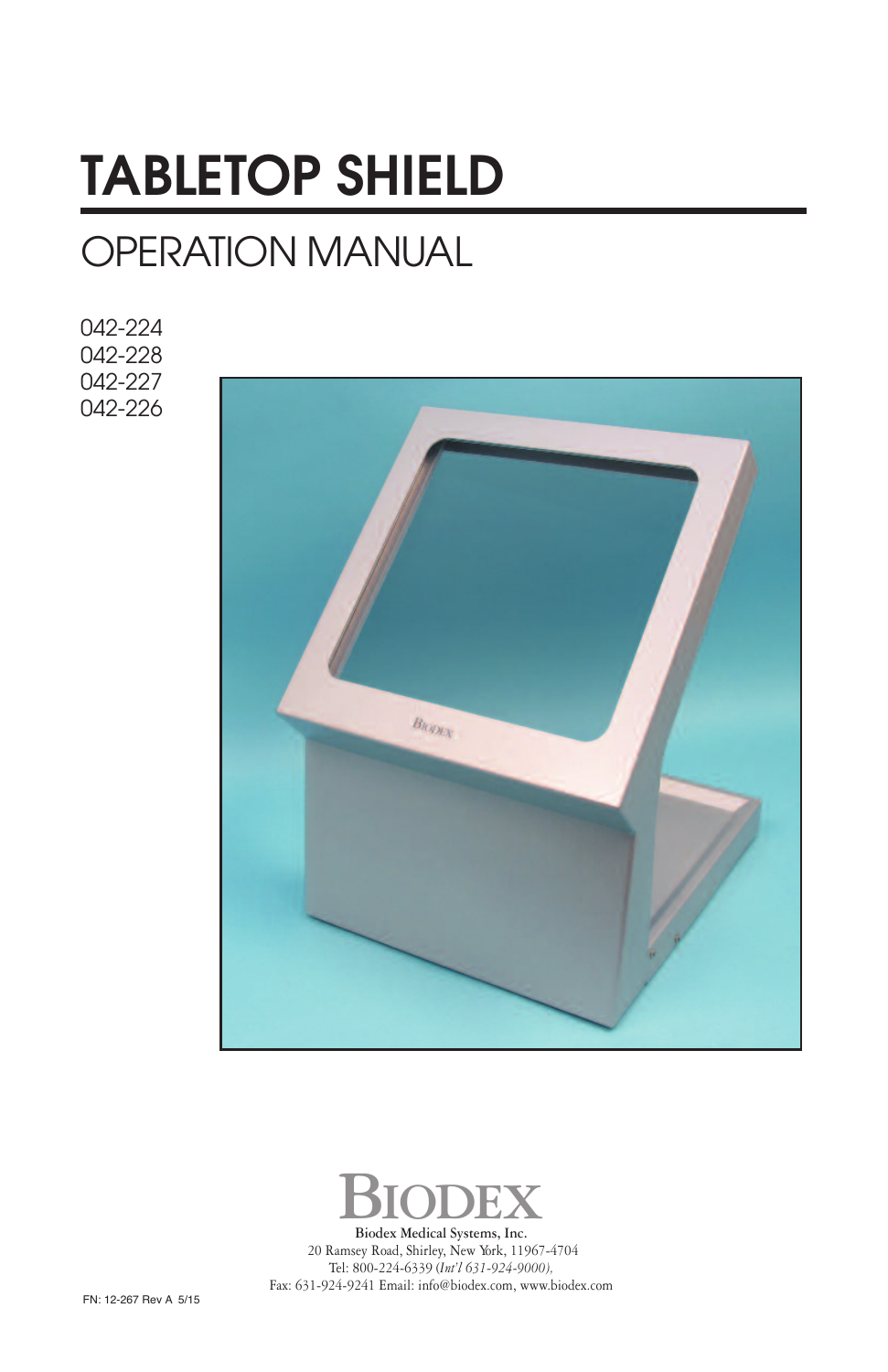#### **This manual contains installation and operation procedures for the following Biodex products:**

| #042-224 | Shield, Tabletop, .5" lead          |
|----------|-------------------------------------|
| #042-228 | Lead Glass Plate, 2.0 mm, 12" x 12" |
| #042-227 | Side Shield. .25" lead              |
| #042-226 | Bottom Shield. .25" lead            |
|          |                                     |

## **Introduction**

This Tabletop Shield provides protection while working with mid to lowenergy beta and gamma radioactive materials. The shield is designed to resist tipping and incorporate shielding overlap to eliminate radiation streaming. The entire interior work surface is one continuous piece of steel designed with a built in splash tray containing a spill proof lip for fast, contained clean up.

The front wall of the shield is constructed of .5" (1.2 cm) thick lead and completely encased with powder-coated steel. A lead glass window (2 mm LE) and a Plexiglas® panel are included. This shielding combination attenuates gamma and beta radiation, and errant bremsstrahlung, with unimpaired viewing of the work area. An optional 2 mm LE lead glass window is available to achieve 4.0 mm lead equivalency.

Optional side and bottom shields offer additional protection. Manufactured to be durable, the Beta/Gamma Tabletop Shield is framed in steel with a powder-coat finish.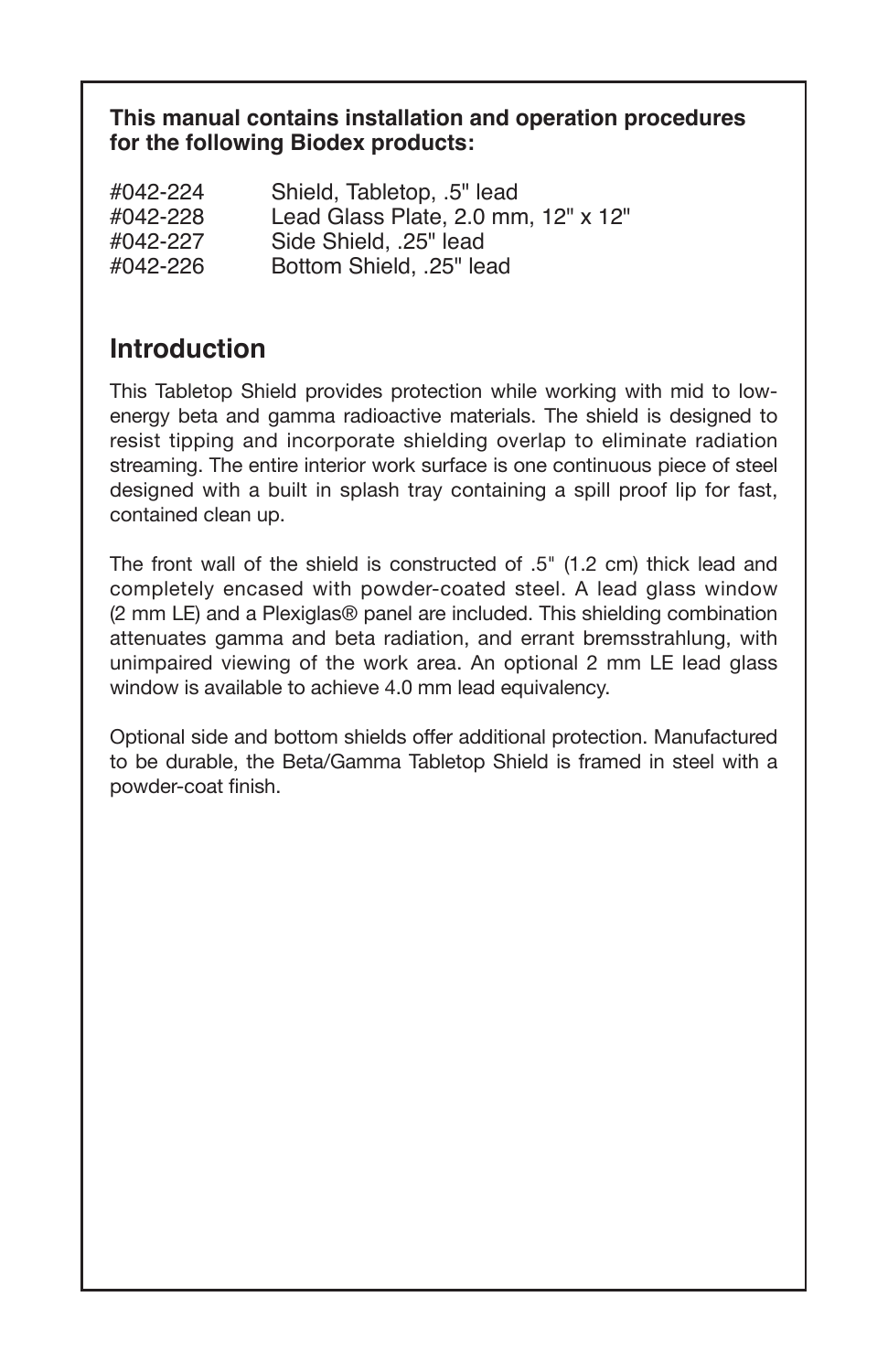# **Assembly Instructions**

Tools required: 1/8" Allen Key and a knife

#### **Installing the Tabletop Shield Lead Glass Panels, Model 042-224**

Remove the shield from the packaging and carefully remove the lead glass and clear acrylic from their packaging. You will need a 1/8" Allen Key to assemble the tabletop shield lead glass panel part (042-228) and the Acrylite panel (042-225) into the tabletop shield.

- 1. Using a 1/8" Allen key, remove the Allen head screws located at the rear of the top of the shield; remove the panel. (This panel holds the lead glass and acrylite panels in position in the shield.)
- 2. Insert lead glass (042-228) into slot closest to the operator.
- 3. Insert Acrylite panel (042-225) into the slot closest to the work area of the shield.
- 4. If you have purchased an additional lead glass panel, it should be inserted into the middle slot in the shield.
- 5. Replace the top support panel that you removed in Step 1. Secure with the Allen head screws.

#### **Installing the Optional Bottom Shield, Model 042-226**

**NOTE:** If you have purchased the optional bottom shield, you should install this before installing the lead glass panels to protect the lead glass panels.

- 1. Carefully turn the tabletop shield sideways so it is resting on the upright panel.
- 2. Remove the Allen head screws located on the rear side of the shield at the base. Also, loosen (do not remove), the screws located on each side of the base, near the bottom of the shield. These screws should be backed up enough so they are not projecting beyond the portion of the base they are screwed into; they should be clear of the opening.
- 3. Lift the lead for the base shield (042-226) and hold it with the cutouts facing the bottom of the lead. Place the opposite end into the lip that is now upright and slide the lead into position. Tighten the Allen head screws on either side of the base of the shield. The lip and the screws secure the bottom shield in position. Also, replace the Allen head screws located on the rear side of the shield at the base.
- 4. Turn the shield upright and insert the lead glass and lead acrylic panels into the top of the shield and secure the top.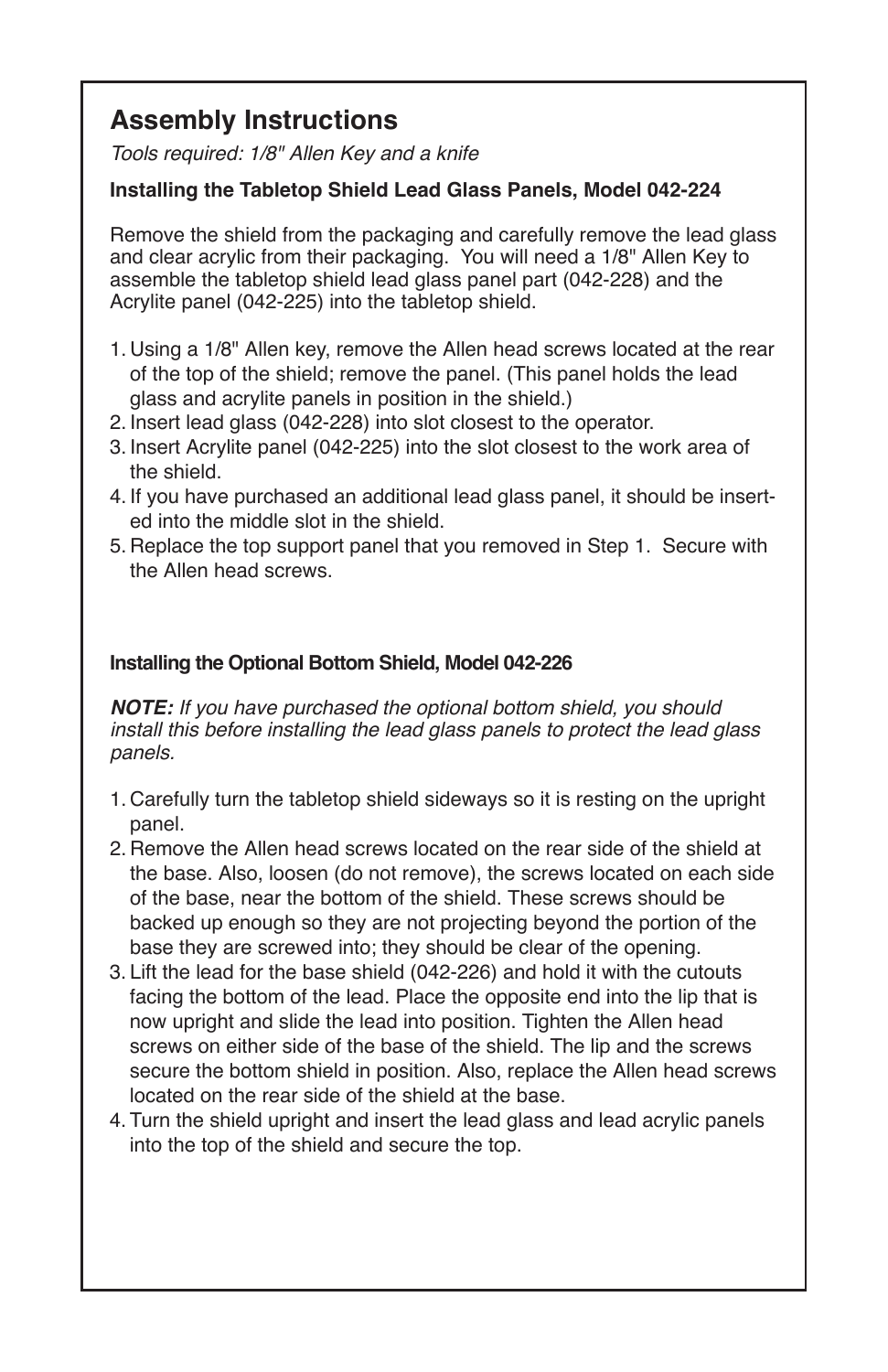#### **Installing the optional Side Shields, Model 042-227**

- 1. With the tabletop shield in position at your work station, **loosen** (do not remove) the Allen head screws located on either side of the rear of the tabletop shield near the bottom of the vertical surface facing the work area. Remove the Allen head screws on the rear side of the work surface. These screws will be used to secure the side shields in position.
- 2. Lift the side shield and carefully place it onto the work surface of your tabletop shield. Slide the slotted piece into the screws on the loosened vertical panel. Slide the slots behind the screws and tighten the screws once slots are in position.
- 3. Replace the screws on the rear side of the tabletop shield work surface. The screws go through the side shield panel back into the base of the tabletop shield. Your tabletop shield is now assembled and ready for use.

## **Maintenance**

Biodex Tabletop Shields are virtually maintenance-free. Simply wipe down the barrier, including the lead glass window, with mild soap and water or isopropyl alcohol as needed. Periodically check all visible screws to ensure tightness.

**NOTE:** Do not clean the lead glass with Radiacwash or other decontaminating solutions as fogging of the lead glass may occur.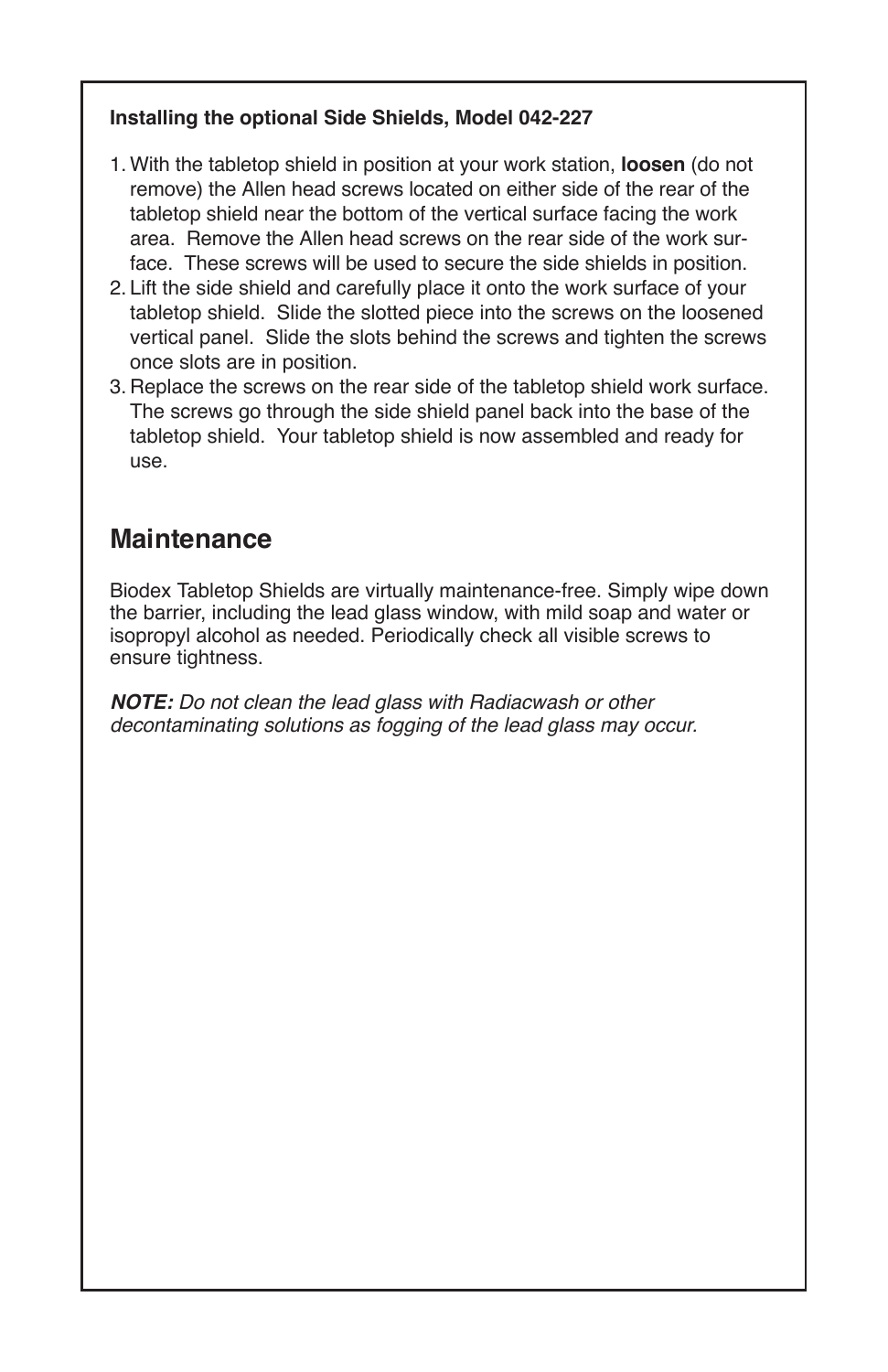

*Dimensions of Tabletop Shield Tabletop Shield shown with*



*optional side shield, 042-227*

# **Specifications**

*Tabletop Shield* **Dimensions:** see drawings featured **Lead Shielding:** 0.5" thick (1.2 cm) **Viewing Panel: Lead Glass:** 2.0 mm lead equivalency (an optional lead glass panel can be added to achieve 4.0 mm lead equivalency) **Clear Plexiglas®:** 0.374" thick (9.5 mm) clear acrylic **Viewing Area:** 11.1" x 11.1" (28.2 cm x 28.2 cm) **Finish:** Silver powder coat

*Optional Side Shield* **Dimensions:** see drawings featured **Lead Shielding:** 0.25" thick (0.64 cm) **Finish:** Silver powder coat

*Bottom Shield* **Dimensions:** 12.75" x 13.625" (32.4 cm x 34.6 cm) **Lead Shielding:** 0.25" thick (0.64 cm)

#### **Shipping Weights:**

042-224 Tabletop Shield: 79 lb (35.8 kg) 042-228 Lead Glass Plate: 10 lb (4.5 kg) 042-227 Side Shield: 42 lb (19 kg) 042-226 Bottom Shield: 10 lb (4.5 kg)